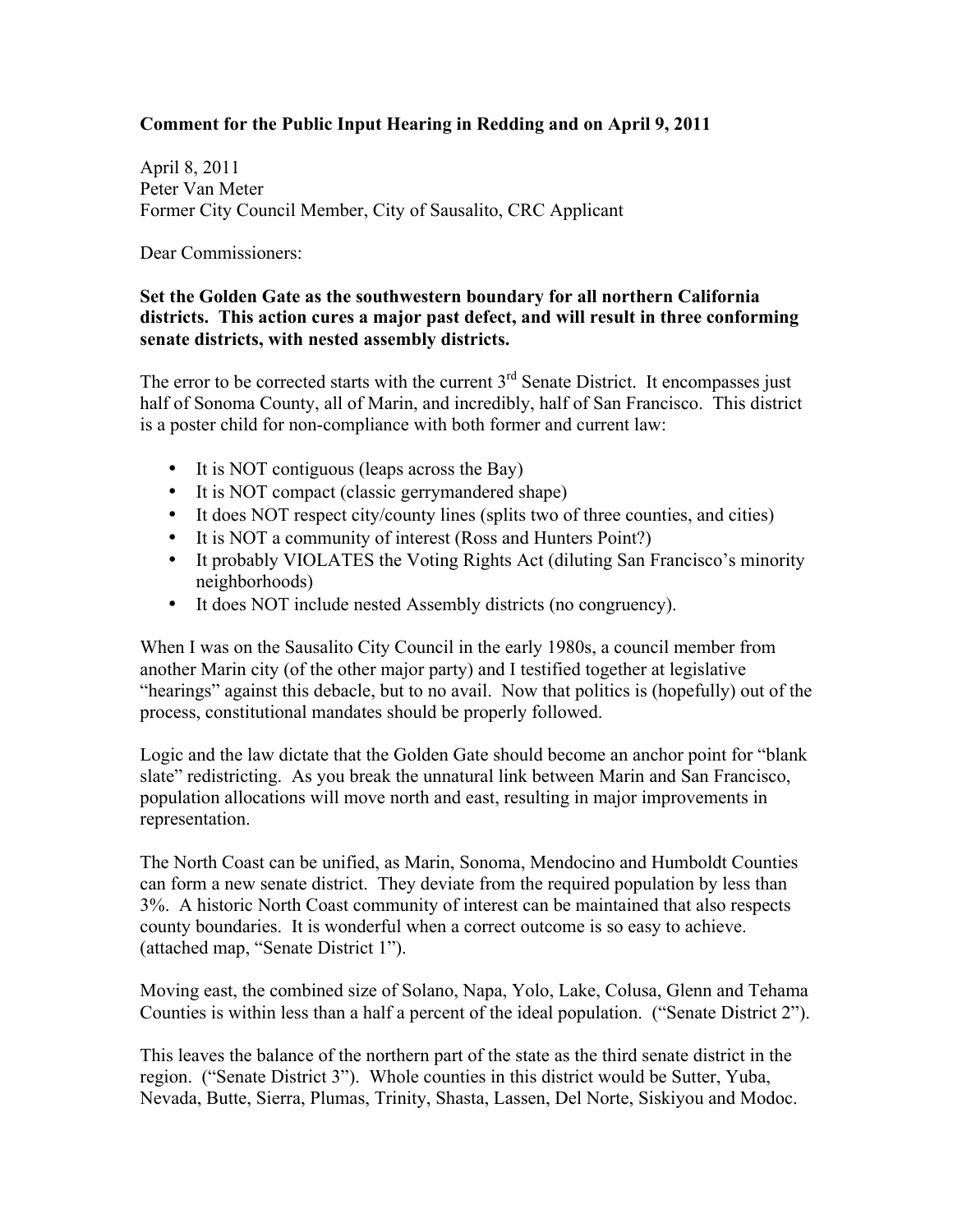to meet the district's population requirements, leaving the County's urban portions in the Rural census tracts in the foothill and Lake Tahoe portions of Placer County can be added greater Sacramento area for combining with a Sacramento centered district to the south.

 northern Sonoma, Mendocino and Humboldt Counties now become another assembly These three new senate districts lend themselves well to nesting assembly districts. Marin, and Sonoma north to Rohnert Park, can be one district like the current 6th. No longer would another district cut the heart out of Sonoma County, as the current  $7<sup>th</sup>$  does, taking the City of Santa Rosa to Napa County. The balance of "Senate District 1", district.

 Assembly district nesting works well in the other two new senate districts as well, Counties and the down slope portion of Placer can be grouped into a district in "Senate keeping communities of interest for urban/rural areas and mountain areas, while mostly maintaining county integrity. In "Senate District 2", Solano County and West Sacramento (from Yolo) can be an assembly district. Likewise, Butte, Sutter, Yuba District 3".

 Lake Tahoe, roughly following long established transportation corridors – Interstate 80 This plan unites the northern portion of the state along a line from San Francisco Bay to and the Southern Pacific railroad. Many Californians think of Northern California this way, and lines can now be drawn to acknowledge this.

A copy of this map is attached for your consideration.